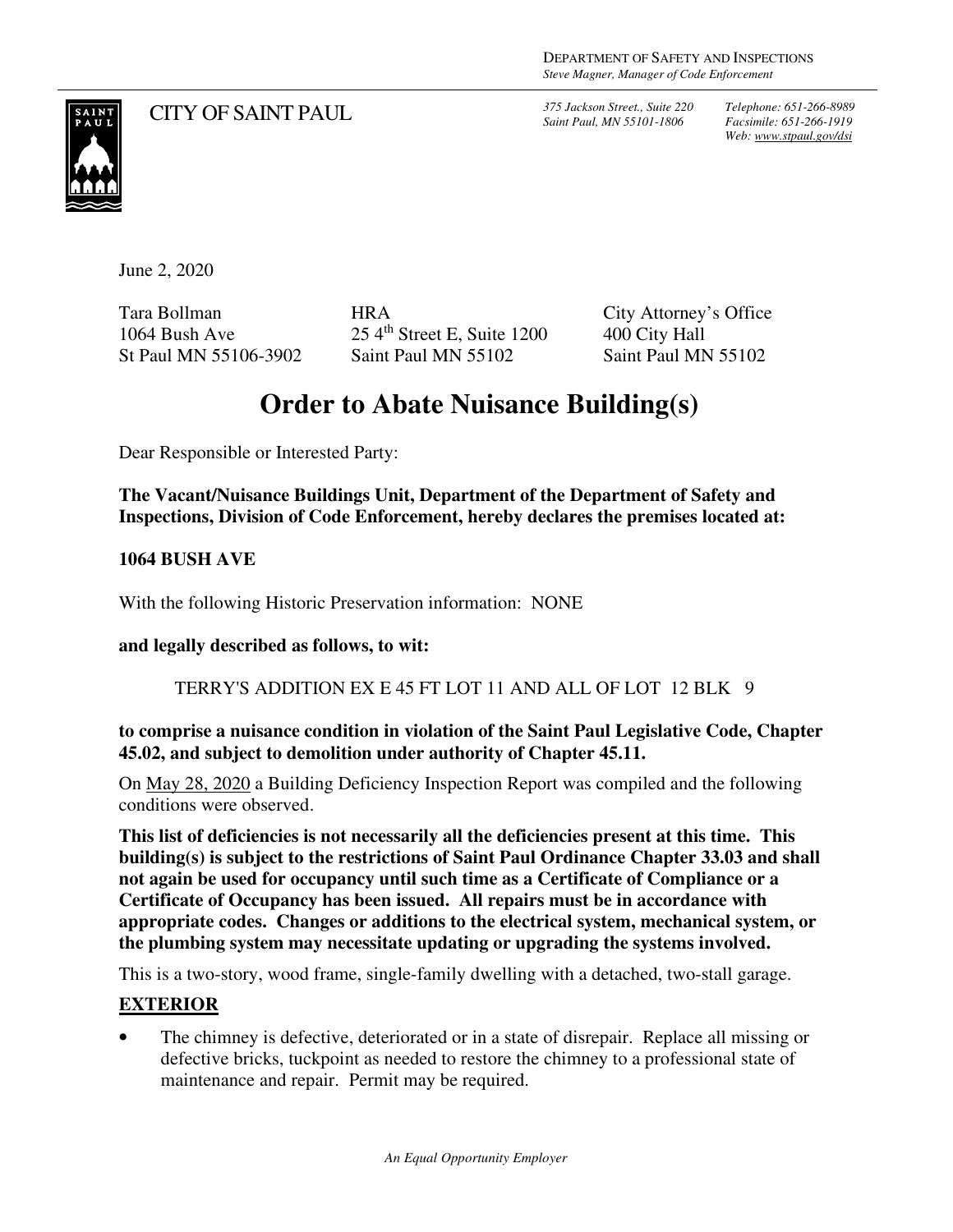June 2, 2020 1064 BUSH AVE Page 2

- The eaves and soffits are in a state of disrepair or deterioration. Repair all defects, holes, breaks, lose or rotting boards, to a professional state of maintenance. Permit may be required.
- The exterior walls and/or trim of the garage have defective, peeled, flaked, scaled or chalking paint or have unpainted wood surfaces. Scrape and repaint to affect a sound condition in a professional manner.
- The roof is deteriorated, defective, or in a state of disrepair. Repair or replace the roof covering to a sound, tight and water impervious condition. Permit may be required.
- The exterior walls of the house and/or garage are defective. Repair all holes, breaks, lose or rotting siding, to a professional state of maintenance.
- Storm Door(S): The storm door(s) are in disrepair; repair or replace the door(s).
- The window and/or door screens are missing, defective or in a state of disrepair. Provide proper window and door screens for all openable windows and doors. Screens must be tight-fitting and securely fastened to the frames.
- The windows and/or storm windows are in a state of disrepair. Replace all missing or broken window glass. Make all necessary repairs to frames, sashes, hardware and associated trim in a professional manner. Permit may be required.

## **INTERIOR**

Damage throughout from fire, smoke and fire suppression materials which includes damage to walls, ceilings, floors and all contents within the dwelling.

As owner, agent or responsible party, you are hereby notified that if these deficiencies and the resulting nuisance condition is not corrected by **July 2, 2020** the Department of Safety and Inspections, Division of Code Enforcement, will begin a substantial abatement process to demolish and remove the building(s). The costs of this action, including administrative costs and demolition costs will be assessed against the property taxes as a special assessment in accordance with law.

As first remedial action, a Code Compliance Inspection Report must be obtained from the Building Inspection and Design Section, 375 Jackson Street, Suite 220, (651) 266-8989. This inspection will identify specific defects, necessary repairs and legal requirements to correct this nuisance condition. You may also be required to post a five thousand dollars (\$5,000.00) performance bond with the Department of Safety and Inspections before any permits are issued, except for a demolition permit. Call the Department of Safety and Inspections for more information at 651-266-8989.

If this building is located in a historic district or site (noted on page 1, above, just below the property address) then you must contact Heritage Preservation (HPC) staff to discuss your proposal for the repairs required by this order and compliance with preservation guidelines. Copies of the guidelines and design review application and forms are available from the Department of Safety and Inspections web site (see letterhead) and from the HPC staff. No permits will be issued without HPC review and approval. HPC staff also can be reached by calling 651-266-9078.